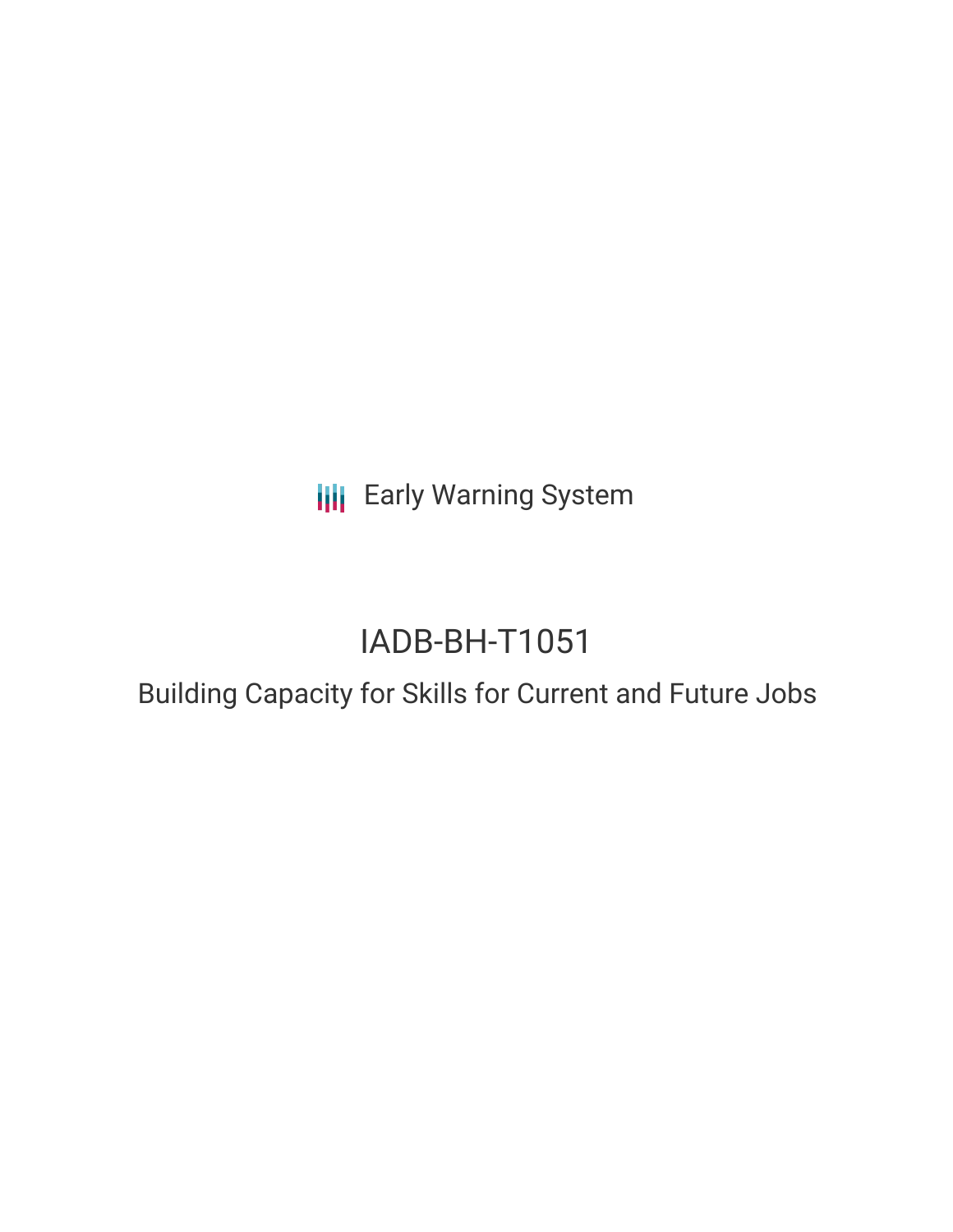

#### **Quick Facts**

| <b>Countries</b>               | <b>Bahamas</b>                           |
|--------------------------------|------------------------------------------|
| <b>Financial Institutions</b>  | Inter-American Development Bank (IADB)   |
| <b>Status</b>                  | Active                                   |
| <b>Bank Risk Rating</b>        | C                                        |
| <b>Voting Date</b>             | 2016-09-01                               |
| <b>Borrower</b>                | Ministry of Labor and National Insurance |
| <b>Sectors</b>                 | Industry and Trade                       |
| <b>Investment Type(s)</b>      | Grant                                    |
| <b>Investment Amount (USD)</b> | $$0.12$ million                          |
| <b>Project Cost (USD)</b>      | $$0.12$ million                          |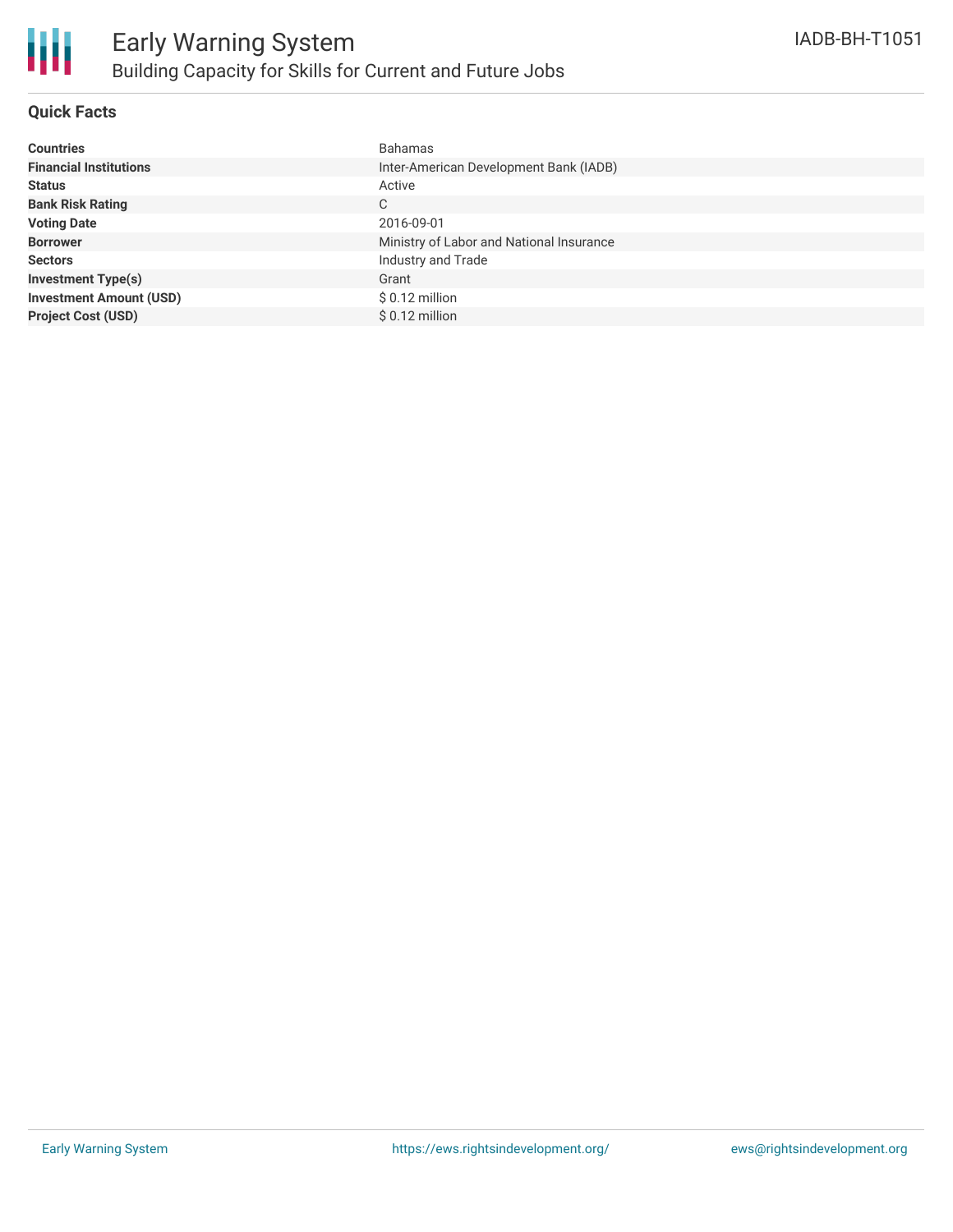

#### **Project Description**

The objective of this Technical Cooperation project is to support the Ministry of Labour and National Insurance (MLNI) and private sector stakeholders in building capacity and development of key inputs in order to establish the framework for a demand-driven apprenticeship program.

Specifically, the Technical Cooperation will finance the design of a Matching Grant Facility (MGF) e-platform. The MGF eplatform will assist in the implementation of a formal and structured Apprenticeship Programme that addresses the country's skill needs in specific sectors. The expected outcome is that the Government uses the products financed with the Technical Cooperation for improved, formal and structured Pre-Apprenticeship and Apprenticeship programs implementation in Bahamas.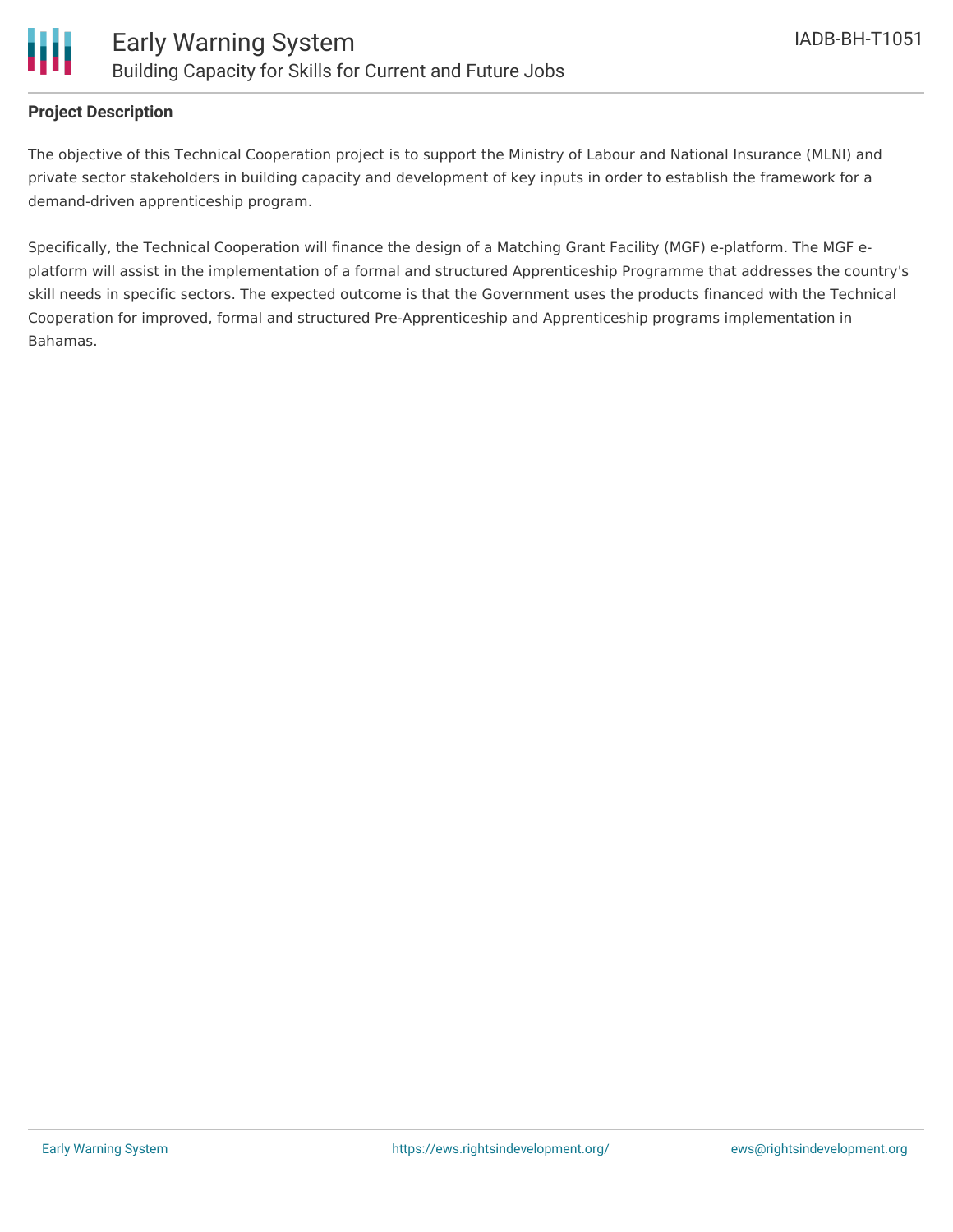

#### **Investment Description**

• Inter-American Development Bank (IADB)

This non-reimbursable Technical Cooperation has a total cost of US\$120,000, 100% of which will be financed by the IADB.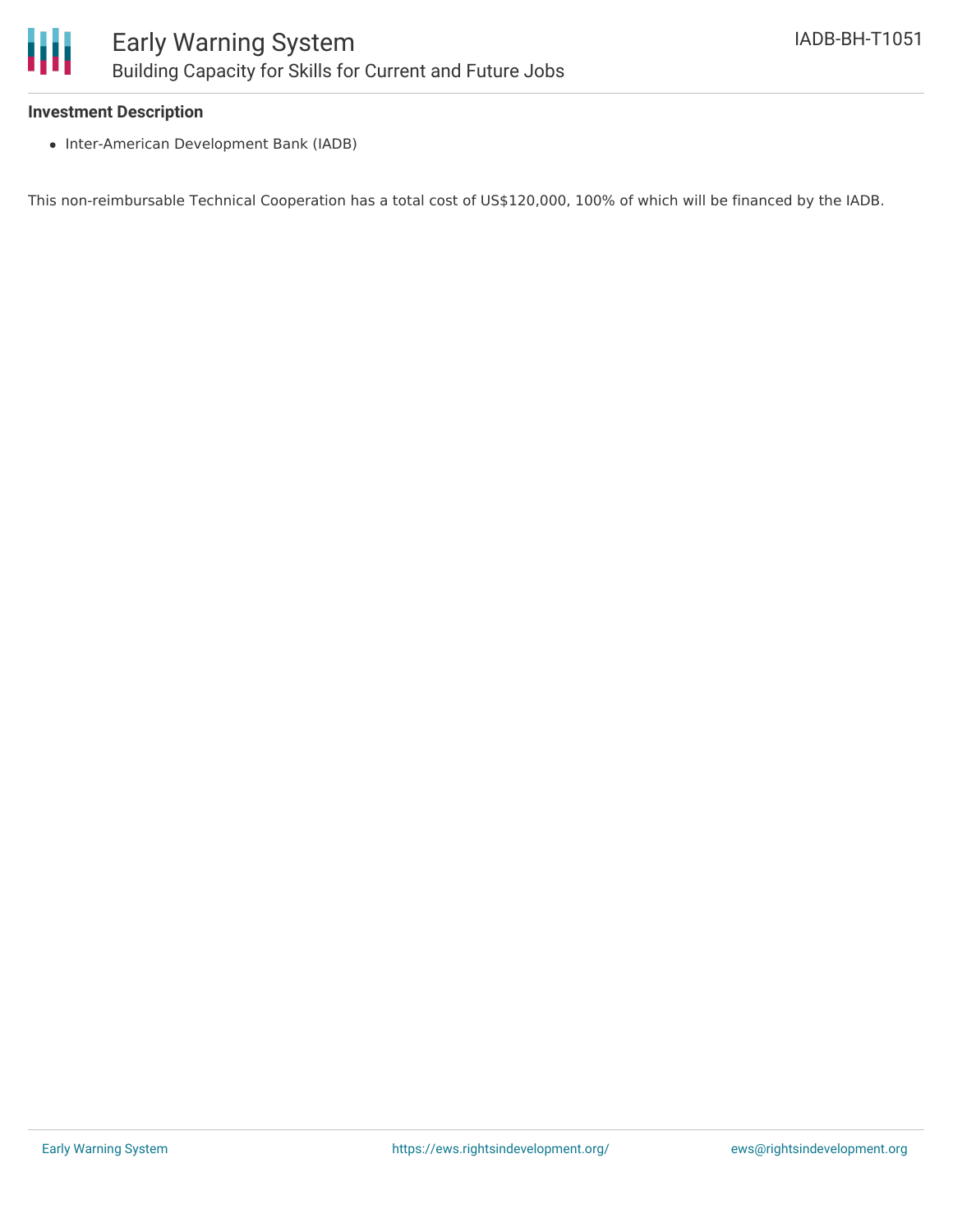

#### **Contact Information**

ACCOUNTABILITY MECHANISM OF IADB

The Independent Consultation and Investigation Mechanism (MICI) is the independent complaint mechanism and fact-finding body for people who have been or are likely to be adversely affected by an Inter-American Development Bank (IDB) or Inter-American Investment Corporation (IIC)-funded project. If you submit a complaint to MICI, they may assist you in addressing the problems you raised through a dispute-resolution process with those implementing the project and/or through an investigation to assess whether the IDB or IIC is following its own policies for preventing or mitigating harm to people or the environment. You can submit a complaint by sending an email to MICI@iadb.org. You can learn more about the MICI and how to file a complaint at http://www.iadb.org/en/mici/mici,1752.html (in English) or http://www.iadb.org/es/mici/mici,1752.html (Spanish).